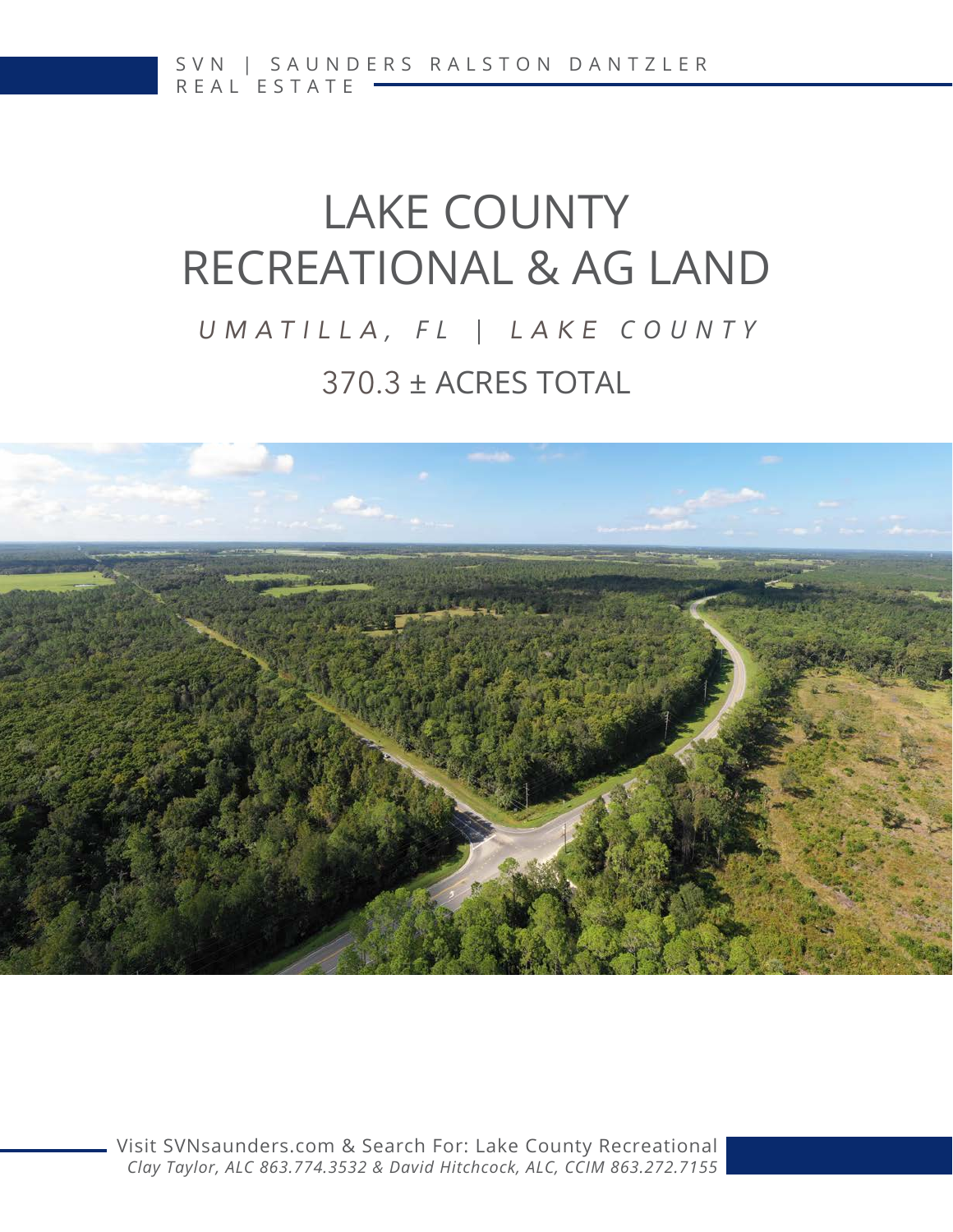

### SPECIFICATIONS & FEATURES

**Acreage:** 370.3 ± acres **Sale Price:** \$1,073,870 **Price per Acre:** \$2,900 **Site Address:** 41419 County Road 439, Umatilla, FL 32784

**County:** Lake

**Road Frontage:** 4,350 ± feet on CR 42 & 4,540 ± feet on CR 439

**Predominant Soil Types:** Myakka sand, Emeralda fine sand, Wabasso sand, Wauchula sand **Uplands/Wetlands:** 297.4 ± acres of upland

**Irrigation/Wells:** 2 small wells

**Game Populations:** Deer & turkey are on the property

**Structures:** House built in 1925

**Fencing:** Perimeter fenced & cross fenced **Land Cover:** Oaks, pines, pasture & natural vegetation

**Zoning/FLU:** Conservation easement **Current Use:** Cattle & recreation

Lake County Recreational and Ag Land is a mixture of woods and pasture with 4,350  $\pm$  feet of road frontage on CR 42 and 4,540 ± feet on CR 439. This property has  $370.3 \pm \text{acres}$  great for hunting, recreation, cattle, and farming. Located in Lake County, this property is 5.5 miles to Umatilla and 45 minutes from Orlando. Lake County Recreational and Ag Land is perfect to enjoy multiple hunting and recreational activities. Contact the listing agents to learn more.

## Orlando is 45 Minutes Away!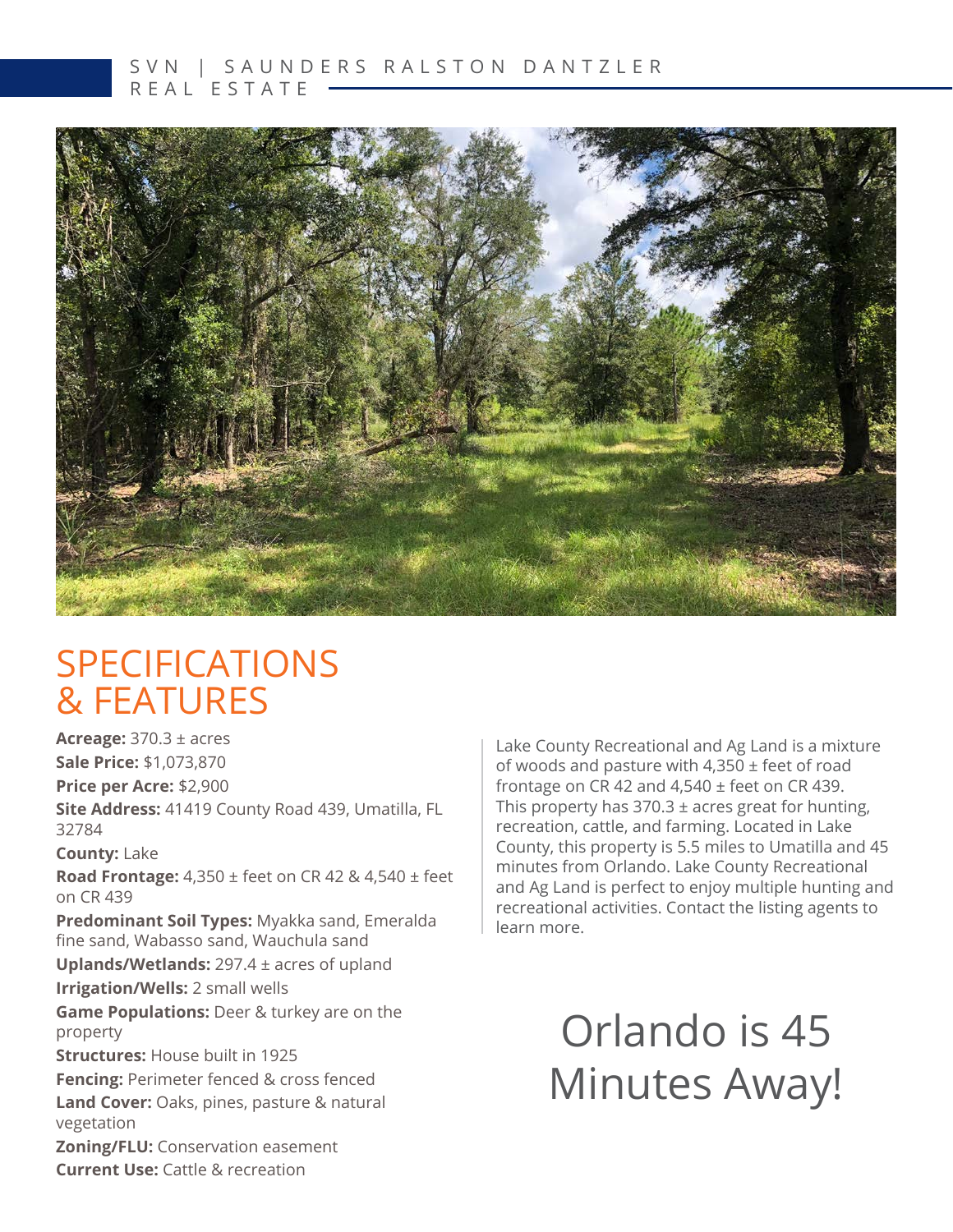

## LOCATION & DRIVING DIRECTIONS

**Parcel IDs:** 03-18-27-000100000100 & 34-17-27-000400000300

**GPS Location:** 28.956035, -81.60150700000003

#### **Driving Directions:**

- Go east on E Collins Street for 3.4 miles and turn right on County Road 42.
- In one mile the property starts on the right.
- After another mile, turn right on to County Road 439 to one of gates on that road.

**Showing Instructions:** Please contact the listing agents.